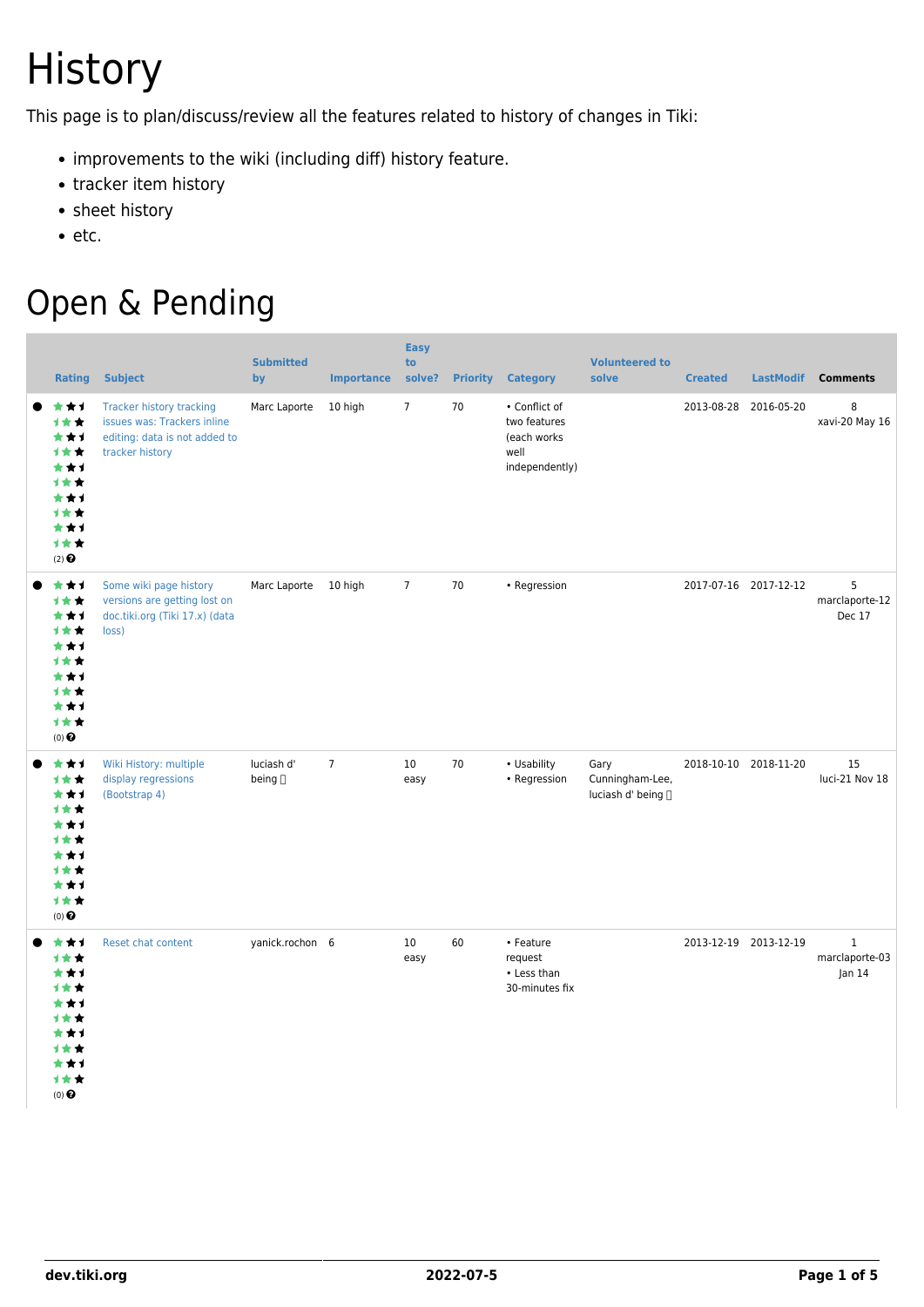| <b>Rating</b>                                                                                                 | <b>Subject</b>                                                                                                                             | <b>Submitted</b><br>by               | <b>Importance</b> | <b>Easy</b><br>to<br>solve? | <b>Priority</b> | <b>Category</b>                                                                        | <b>Volunteered to</b><br>solve | <b>Created</b> | <b>LastModif</b>      | <b>Comments</b>                  |
|---------------------------------------------------------------------------------------------------------------|--------------------------------------------------------------------------------------------------------------------------------------------|--------------------------------------|-------------------|-----------------------------|-----------------|----------------------------------------------------------------------------------------|--------------------------------|----------------|-----------------------|----------------------------------|
| $0 \star \star \star$<br>计女女<br>***<br>1★★<br>***<br>1★★<br>***<br><b>1**</b><br>***<br>1★★<br>$(0)$ $\Theta$ | In wiki history, helping the<br>user to view the code of the<br>version he is previewing<br>(displayed)                                    | Bernard Sfez<br>/ Tiki<br>Specialist | 5                 | 8                           | 40              | • Feature<br>request<br>• Developer<br>Training<br>• Easy for<br>Newbie Dev            |                                |                | 2021-11-24 2022-05-09 | 4<br>Domeshow-09<br>May 22       |
| ***<br>计女女<br>***<br>1★★<br>***<br>1★★<br>***<br>1★★<br>***<br>1★★<br>$(0)$ $\odot$                           | 'Show creation (or<br>modification) date when<br>viewing items' shows<br>nothing any more when<br>tracker section format is set<br>to Tabs | Xavier de<br>Pedro                   | 4                 | 8                           | 32              | • Regression<br>• Conflict of<br>two features<br>(each works<br>well<br>independently) |                                |                | 2016-11-03 2016-11-03 | 0                                |
| ***<br>***<br>***<br>1★★<br>***<br>计女女<br>***<br>计女女<br>***<br>计女女<br>$(0)$ $\odot$                           | <b>Activity Stream doesn't</b><br>display created or modified<br>wiki pages                                                                | Xavier de<br>Pedro                   | 5                 | 6                           | 30              | • Error<br>$\cdot$ Bug                                                                 |                                |                | 2019-07-19 2019-07-19 | $\overline{2}$<br>xavi-21 Jul 19 |
| ***<br>计女女<br>***<br><b>1**</b><br>***<br>计女女<br>***<br>计女女<br>★★↑<br>计女女<br>$(0)$ $\odot$                    | Tracker item history misses<br>to show changes in some<br>cases                                                                            | Xavier de<br>Pedro                   | $\overline{7}$    | $\overline{4}$              | 28              | • Community<br>projects<br>• Dogfood on<br>a *.tiki.org site<br>• Regression           |                                |                | 2015-11-18 2017-01-05 | $\pmb{0}$                        |
| ***<br>1★★<br>***<br>1★★<br>***<br>1★★<br>***<br>1★★<br>***<br>计女女<br>$(0)$<br>$\pmb{\Theta}$                 | add history & rollback<br>capabilities to structures                                                                                       | Xavier de<br>Pedro                   | 5                 |                             | 25              | • Feature<br>request<br>• Community<br>projects<br>• Dogfood on<br>a *.tiki.org site   |                                |                | 2010-05-19 2017-01-09 | 0                                |
| ***<br>计女女<br>***<br>计女女<br>***<br>计女女<br>***<br>计女女<br>***<br>计女女<br>$(0)$ $\odot$                           | tiki-tracker_view_history.php drsassafras<br>throwing SQL errors                                                                           |                                      |                   |                             | 25              | • Error<br>• Dogfood on<br>a *.tiki.org site                                           |                                |                | 2018-02-10 2018-02-10 | 0                                |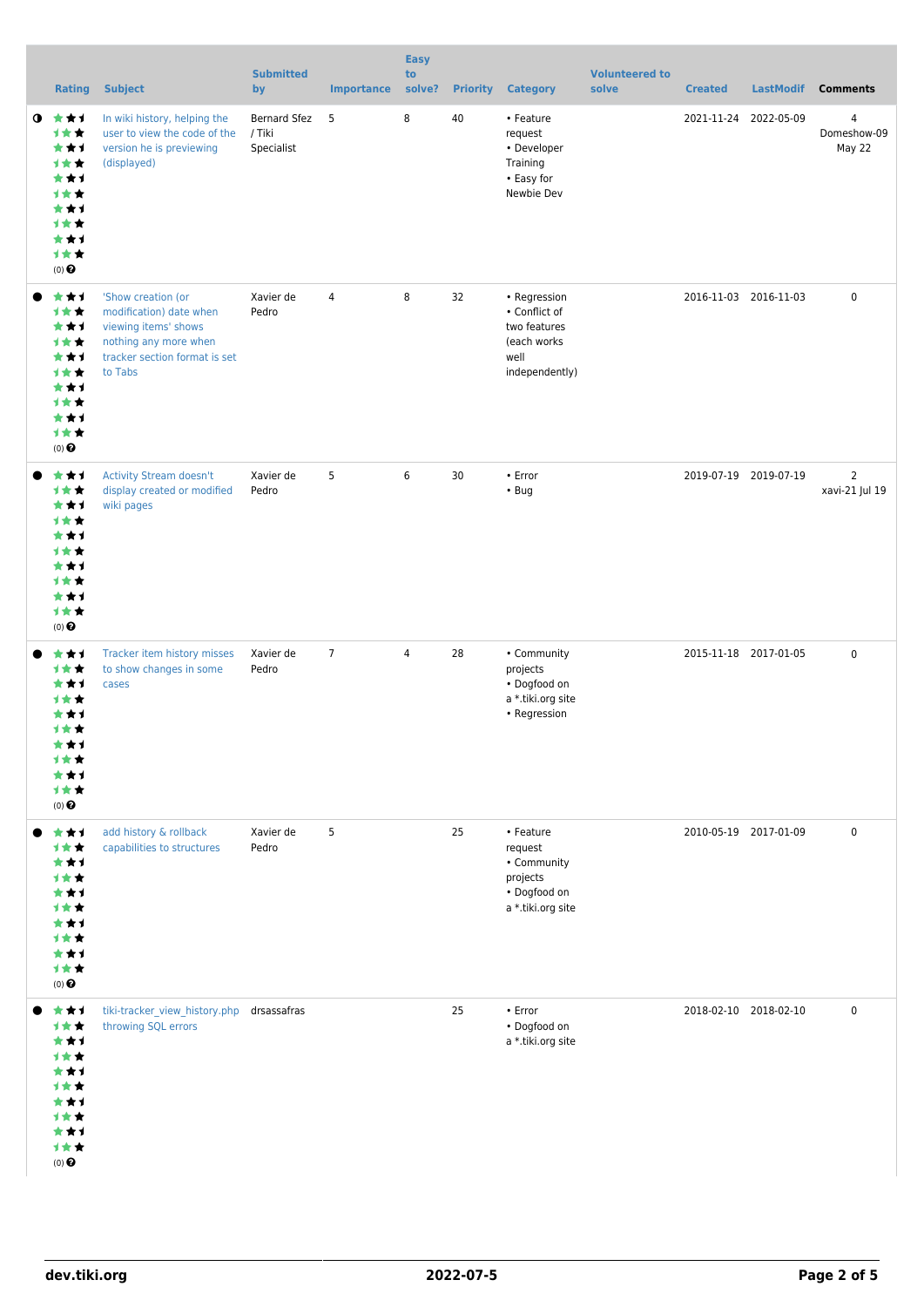| <b>Rating</b>                                                                                 | <b>Subject</b>                                                                                                       | <b>Submitted</b><br>by | <b>Importance</b> | <b>Easy</b><br>to<br>solve? |    | <b>Priority Category</b>                             | <b>Volunteered to</b><br>solve | <b>Created</b>        |                       | LastModif Comments                       |
|-----------------------------------------------------------------------------------------------|----------------------------------------------------------------------------------------------------------------------|------------------------|-------------------|-----------------------------|----|------------------------------------------------------|--------------------------------|-----------------------|-----------------------|------------------------------------------|
| ***<br>计女女<br>***<br>1★★<br>***<br>计女女<br>***<br>计女女<br>***<br>计女女<br>$(0)$ $\Theta$          | Username and date is<br>missing from tracker item<br>history                                                         | Marc Laporte 5         |                   | 5 <sub>5</sub>              | 25 | • Error                                              |                                |                       | 2022-02-15 2022-02-15 | $\pmb{0}$                                |
| ***<br>1★★<br>***<br><b>1**</b><br>***<br>计女女<br>***<br>计女女<br>***<br>计女女<br>$(0)$ $\Theta$   | Wiki page history: Data loss<br>in some cases of rollbacks                                                           | Marc Laporte 8         |                   | 3                           | 24 | $\cdot$ Bug                                          |                                | 2017-08-23 2017-12-12 |                       | 3<br>marclaporte-24<br>Aug 17            |
| ***<br>计女女<br>***<br>计女女<br>***<br>计女女<br>***<br>***<br>***<br>计女女<br>$(0)$ $\odot$           | Expose Action log data to<br>the pivottable plugin                                                                   | Xavier de<br>Pedro     | $\overline{4}$    | 6                           | 24 | • Feature<br>request                                 |                                |                       | 2019-07-21 2019-07-21 | $\mathbf{1}$<br>xavi-21 Jul 19           |
| ***<br>1★★<br>***<br><b>1**</b><br>★★1<br>1★★<br>***<br>计女女<br>***<br>计女女<br>$(0)$ $\odot$    | Version history: Do image<br>comparison in File Gallery                                                              | Marc Laporte 3         |                   | 4                           | 12 | • Feature<br>request<br>• Support<br>request         |                                |                       | 2013-07-07 2017-08-23 | $\mathbf{1}$<br>marclaporte-12<br>Dec 16 |
| 大女子<br>计女女<br>***<br>1★★<br>***<br>计女女<br>***<br>计女女<br>***<br>1女女<br>$(0)$<br>$\pmb{\Theta}$ | Tracker history: Have an<br>easy way to have a tracker<br>by tracker way of turning<br>history on & off (default on) | Marc Laporte 2         |                   | 6                           | 12 | • Usability<br>• Feature<br>request<br>• Consistency |                                |                       | 2013-11-03 2013-11-04 | $\pmb{0}$                                |
| ***<br>计女女<br>***<br>1女女<br>***<br>计女女<br>***<br>计女女<br>***<br>计女女<br>$(0)$<br>$\pmb{\Theta}$ | HTML line break tags<br>displayed in page source<br>histories                                                        | lindon                 | $\overline{2}$    |                             | 10 | • Usability<br>• Regression                          |                                | 2011-05-14 2016-05-20 |                       | $\pmb{0}$                                |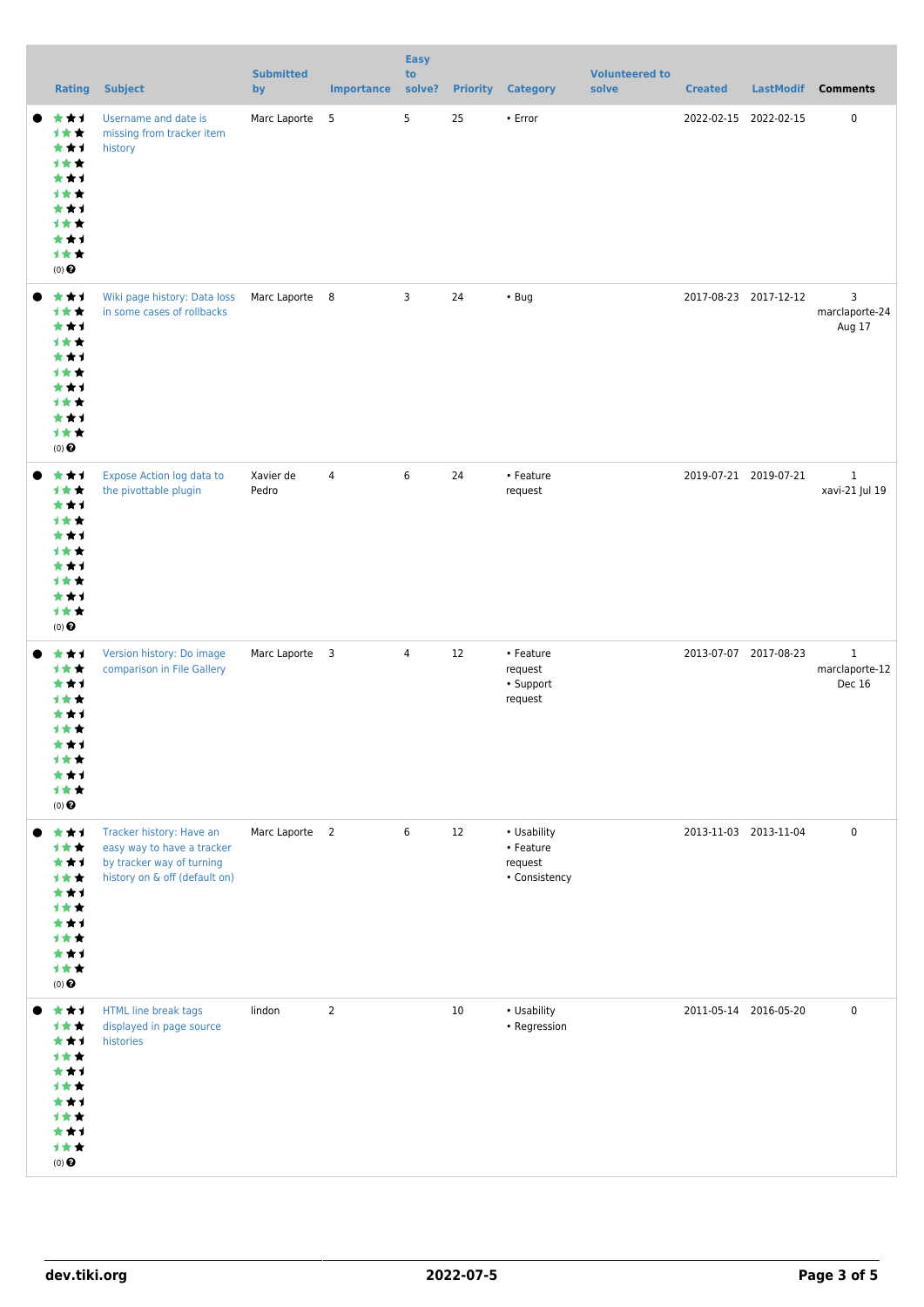# Closed (solved)

| <b>Rating</b>                                                                                               | <b>Subject</b>                                                                                                                  | <b>Submitted</b><br>by | <b>Importance</b> | <b>Easy</b><br>to<br>solve? |    | <b>Priority Category</b>                                  | <b>Volunteered</b><br>to solve | <b>Created</b>        | <b>LastModif</b> | <b>Comments</b>                        |
|-------------------------------------------------------------------------------------------------------------|---------------------------------------------------------------------------------------------------------------------------------|------------------------|-------------------|-----------------------------|----|-----------------------------------------------------------|--------------------------------|-----------------------|------------------|----------------------------------------|
| ◎ ★★1<br>***<br>***<br>计女女<br>***<br>1★★<br>***<br>1★★<br>***<br>计女女<br>$(0)$ $\odot$                       | tiki-pagehistory.php<br><b>URLS</b> are long &<br>ugly (but we need<br>diff urls working)                                       | Marc<br>Laporte        | 2                 | $\overline{4}$              | 8  | • Feature<br>request                                      | manivannans                    | 2013-11-17            | 2017-01-16       | 6<br>Bsfez-17 Jan<br>17                |
| ◎ ★★1<br>1★★<br>***<br>1★★<br>***<br>1★★<br>***<br><b>1**</b><br>***<br>计女女<br>$(1)$<br>$\pmb{\Theta}$      | <b>Rollback should</b><br>indicate who did<br>the rollback                                                                      | Marc<br>Laporte        | 3                 | 9                           | 27 | • Feature<br>request<br>• Less<br>than 30-<br>minutes fix | Roberto<br>Kirschbaum          | 2017-08-07 2017-12-12 |                  | $\mathbf{1}$<br>Ifagundes-08<br>Aug 17 |
| ◎ ★★1<br>计女女<br>***<br>计女女<br>***<br>计女女<br>***<br>计女女<br>***<br>计女女<br>$(0)$ <sup><math>\odot</math></sup> | Tracker view item<br>history doesn't<br>store data from an<br>admin changing the<br>associated<br>username in a<br>tracker item | Xavier de<br>Pedro     | 5                 | 5                           | 25 | $\cdot$ Error                                             |                                | 2012-10-19 2016-05-20 |                  | $\pmb{0}$                              |

## **Discussion**

- It should be easy to see changes by clicking next/previous edit (like Wikipedia)
	- Or even have a play button
	- $\circ$  Perhaps the diff section in AJAX to be faster
- [Wiki editing: Preview with diff, like Mediawiki](https://dev.tiki.org/wish1191) -> http://dev.tiki.org/EditUIRevamp#Preview amp\_history
- Added things should be in blue (or something) (see Wikipedia) 4.x is pretty clear now.
- Compare button is not obvious or easy to use/find. Should be bigger and more intuitive as it's the most important action of this page.
- When comparing 2 versions, it would be nice to see the Edit Comment nearby
- But this will be tricky when there are more than one...
- Picking diffs like Wikipedia would be more intuitive
	- Unless someone expresses a use, not let people pick the diff (the checkboxes) right to left. So "from" should always be left choice, and "to" a future version on the right
	- Now, it's possible to compare version 3 with version 3 (shouldn't be possible)
		- Same thing should be done in diff mode (from trunk 2010-01-30)
- It should be easier to use the various diff styles (perhaps buttons for the most important ones?)